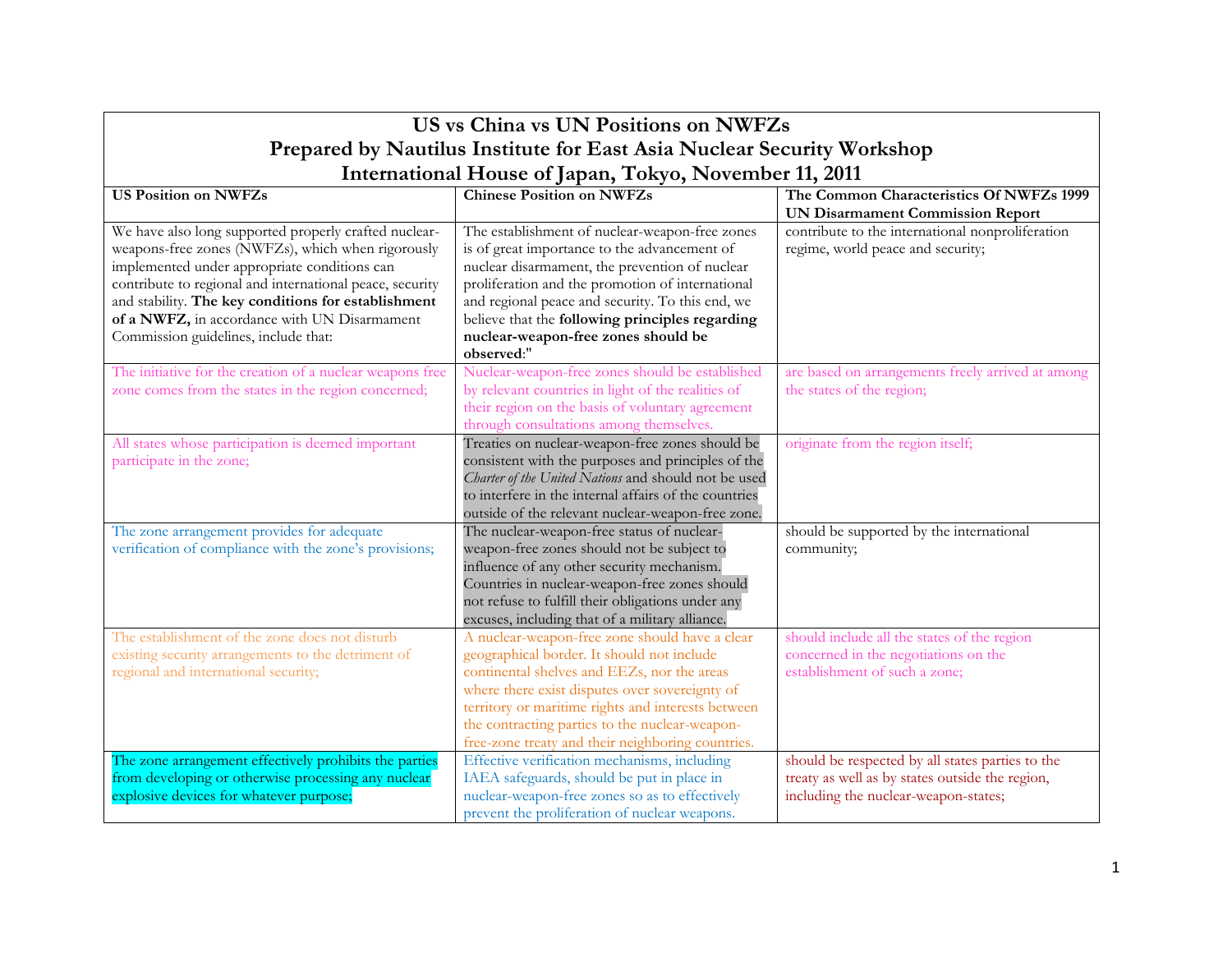| The zone arrangement does not seek to impose<br>restrictions on the exercise of rights recognized under<br>international law, particularly the high seas freedom of<br>navigation and overflight, the right of innocent passage<br>of territorial and archipelagic seas, the right of transit<br>passage of international straits, and the right of<br>archipelagic sea lanes passage of archipelagic waters;<br>and | The arrangements of nuclear-weapon-free zones<br>should be conducive to the international<br>cooperation in the peaceful use of nuclear energy<br>among member states so as to promote the<br>development of their economy and science and<br>technology.   | should involve the nuclear-weapons-states (NWS)<br>in the negotiations of the treaty and protocols to<br>facilitate their support;                                                                  |
|----------------------------------------------------------------------------------------------------------------------------------------------------------------------------------------------------------------------------------------------------------------------------------------------------------------------------------------------------------------------------------------------------------------------|-------------------------------------------------------------------------------------------------------------------------------------------------------------------------------------------------------------------------------------------------------------|-----------------------------------------------------------------------------------------------------------------------------------------------------------------------------------------------------|
| The establishment of the zone does not affect the<br>existing rights of its parties under international law to<br>grant or deny transit privileges, including port calls and<br>overflights to other states.                                                                                                                                                                                                         | The nuclear-weapon states should respect the<br>status of nuclear-weapon-free zones, undertake<br>corresponding obligations and commit themselves<br>to unconditional non-use and threat of use of<br>nuclear weapons against nuclear-weapon-free<br>zones. | should involve states with territory or that are<br>internationally responsible for territories within<br>the zone in the negotiations of the treaties and<br>protocols;                            |
| "Ambassador Kennedy on Negative Security<br>Assurances," CD Plenary Discussion of Negative<br>Security Assurances<br>February 10, 2011,<br>http://geneva.usmission.gov/2011/02/10/conference-<br>on-disamarment/                                                                                                                                                                                                     | "Speech by Head of the Chinese Delegation to the<br>International Conference 'Central Asia--Nuclear<br>Weapons Free Zone'," Tashkent, Uzbekistan, 15<br>September 1997.                                                                                     | should take into account all the relevant<br>characteristics of the region;                                                                                                                         |
|                                                                                                                                                                                                                                                                                                                                                                                                                      |                                                                                                                                                                                                                                                             | should reaffirm the commitment of the states to<br>such zones to respect relevant international<br>treaties;                                                                                        |
|                                                                                                                                                                                                                                                                                                                                                                                                                      |                                                                                                                                                                                                                                                             | are legally binding;                                                                                                                                                                                |
|                                                                                                                                                                                                                                                                                                                                                                                                                      |                                                                                                                                                                                                                                                             | should be consistent with international law,<br>including the UN Convention on the Law of the<br>Sea:                                                                                               |
|                                                                                                                                                                                                                                                                                                                                                                                                                      |                                                                                                                                                                                                                                                             | should provide for states parties to freely decide<br>whether to allow foreign ships and aircraft to visit<br>their ports and airfield, and transit their airspace<br>and their territorial waters; |
|                                                                                                                                                                                                                                                                                                                                                                                                                      |                                                                                                                                                                                                                                                             | should be implemented by the states parties in<br>accordance with their individual constitutional<br>requirements;                                                                                  |
|                                                                                                                                                                                                                                                                                                                                                                                                                      |                                                                                                                                                                                                                                                             | should prohibit the development, manufacturing,<br>control, possession, testing, stationing, or<br>transporting by states parties of any type of<br>nuclear explosive device. They should also      |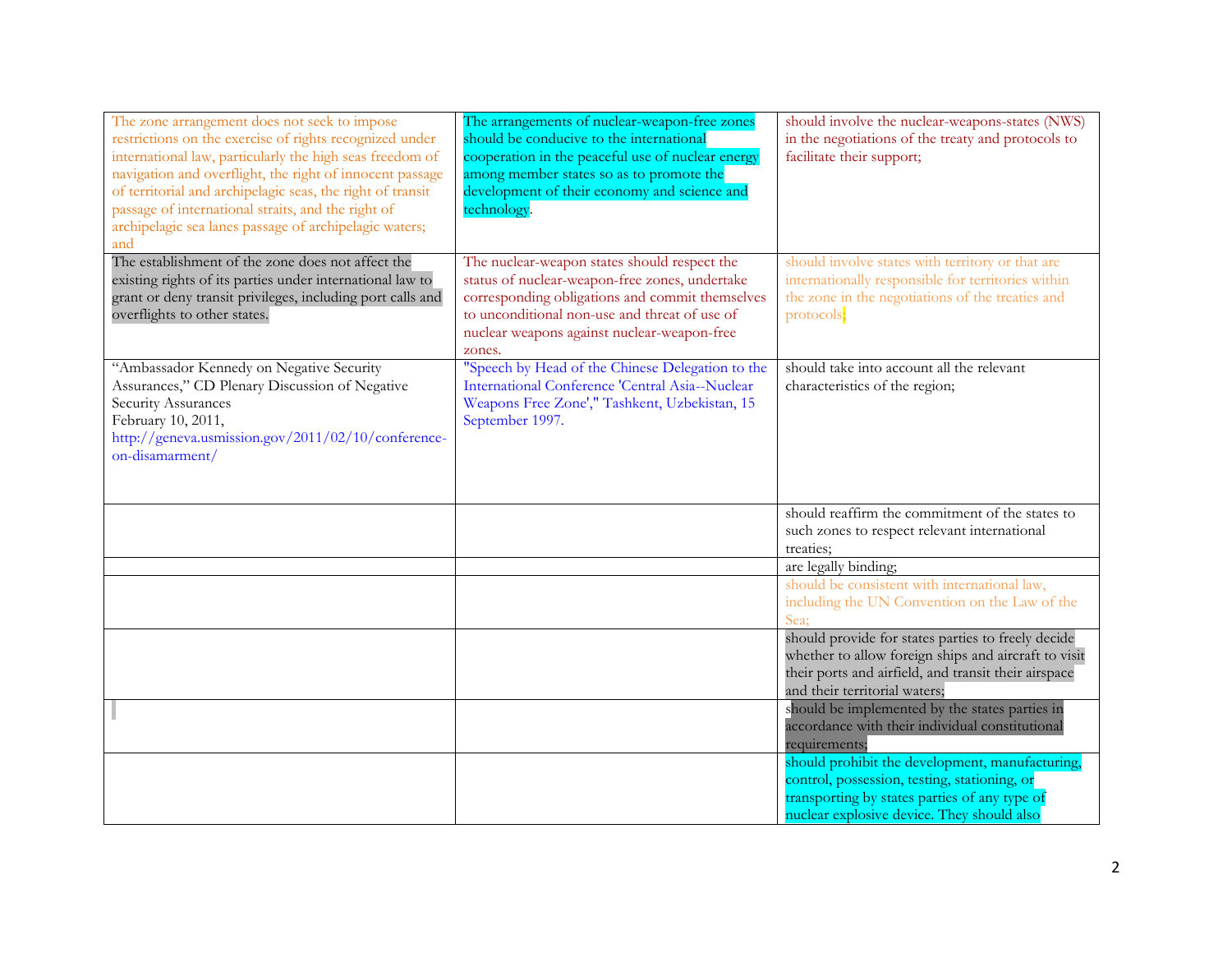|                                                                                                                                                                |  | prohibit the stationing of any nuclear explosive |
|----------------------------------------------------------------------------------------------------------------------------------------------------------------|--|--------------------------------------------------|
|                                                                                                                                                                |  | devices within the zone:                         |
| Note: A similar set of attributes could be developed for the 1992 Denuclearization Declaration between North and South Korea; and Japan's domestic Non-        |  |                                                  |
| Nuclear Principles, to compare for consistency with the US, Chinese, and UN criteria. We were unable to find a set of Russian criteria although such may exist |  |                                                  |
| Colors indicate common element or degree of consistency between US, Chinese, and UN desirable criteria                                                         |  |                                                  |

## **KCNA: DPRK Vice FM States DPRK's Stance on Denuclearization at UN Session**

KPP20110930971040 Pyongyang *[KCNA](https://www.opensource.gov/wiki/display/nmp/KCNA)* in English 0327 GMT 30 Sep 11

[Pyongyang Korean Central Broadcasting Station (KCBS) in Korean carried a gist of Pak Kil-yo'n's speech in its 1200 GMT newscast on 29 September; The official daily of the DPRK Supreme People's Assembly Presidium and Cabinet, Minju Joson, carried a substantively similar article which OSC plans to process as the first referent item; KCNA headline: "DPRK's Principled Stand on Denuclearization of Korean Peninsula Clarified"]

Pyongyang, September 30 (KCNA) -- It is the consistent stand of the DPRK government to ensure peace and stability on the Korean Peninsula and push forward its denuclearization through dialogue and negotiations. DPRK Vice Foreign Minister Pak Kil-yo'n who is heading the DPRK delegation said this in a speech at the 66th UNGA session on Sept. 28.

What the DPRK and the Korean people most urgently require is a stable and peaceful environment as they are channeling all efforts into economic construction, he said, and went on: It is to be regretted that a solid and durable peace mechanism has not yet been built on the Korean Peninsula.

The national division imposed upon the Koreans by outside forces and the state of ceasefire, neither war nor peace, have lasted for over half a century. This is the reality of the peninsula.

There continue arms buildup and nuclear war exercises against the DPRK on the peninsula and in its vicinity despite the unanimous aspiration and wishes of the people at home and abroad aspiring after peace and stability. Therefore, the situation on the eve of war is being created in the peninsula periodically.

But for the songun [military-first] politics pursued by leader Kim Jong Il [Kim Cho'ng-il] and the powerful war deterrent of the